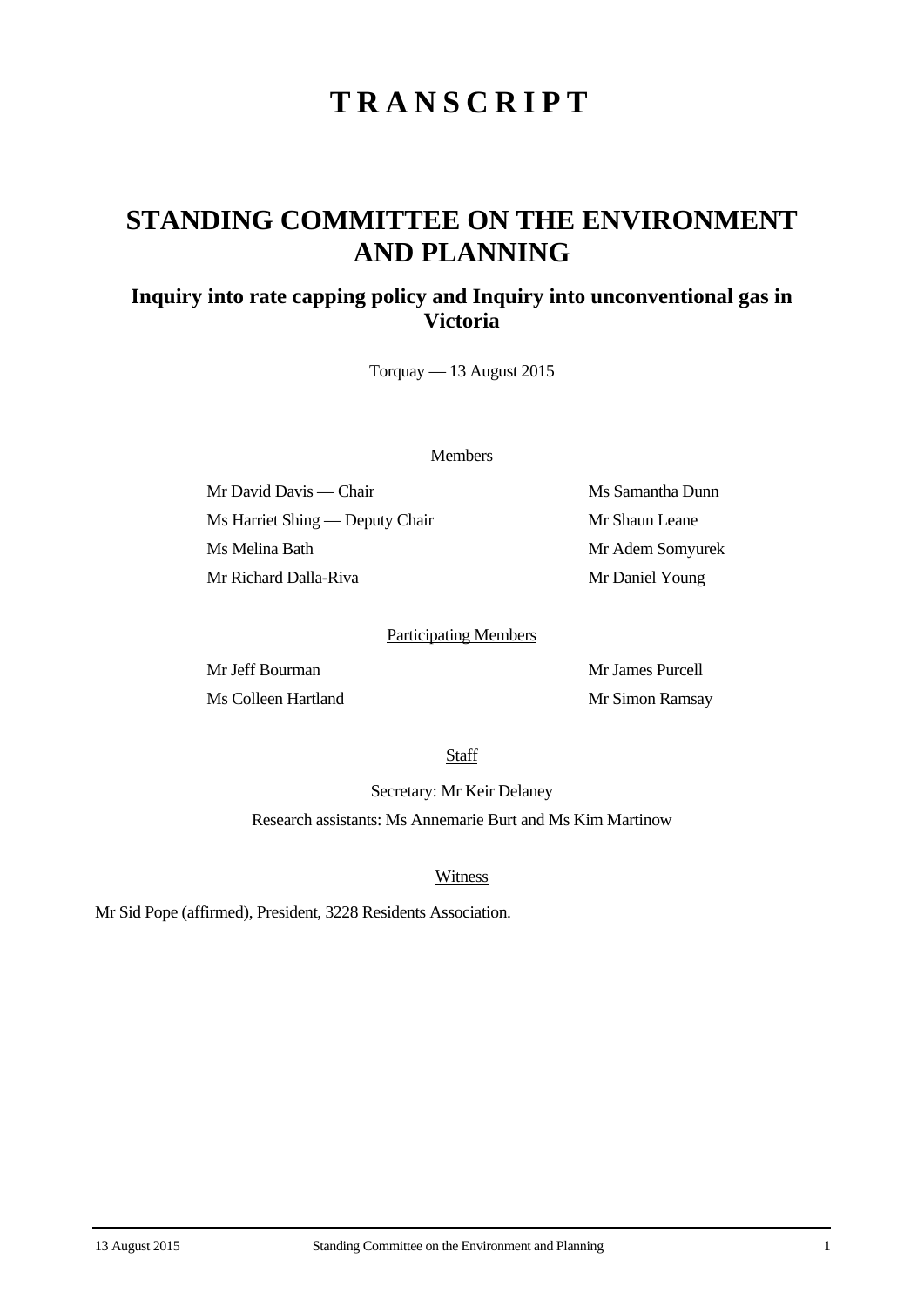**The CHAIR** — I declare these hearings open and welcome Sid Pope, president of the 3228 Residents Association to the table. I indicate that these hearings are part of our inquiry into onshore gas, that matters that you raise here are protected by parliamentary privilege, but if you raise those matters outside the hearing, they may not be protected by parliamentary privilege. Sid, you might like to make a brief opening statement, and then we will ask questions.

**Mr POPE** — Certainly. I am here as the president of the local residents association. We have spoken or communicated with our members across the last few weeks about the issues that we knew were being raised here and have reached a position in regard to this. Both of the issues that you are reviewing at this time are of interest to the community, obviously, and I have been given permission by our members to bring the consensus of opinion forward to you.

#### **The CHAIR** — So, briefly?

**Mr POPE** — In regard to onshore gas and the fracking issue, we stand very firmly with the council in the position where we are opposed fundamentally to any onshore gas exploration across the Surf Coast shire. The meetings that were conducted over time were very clear that that was the position of the community, and after our recent consultation with our members they were abundantly clear that they were opposed to it completely and asked that we be very clear that we would oppose it most vigorously if there was a proposal to come forward in regard to that across the Surf Coast shire.

In regard to the rate capping, we are somewhat apprehensive in regard to the impact of rate capping. We feel that it is important that there is some restraint around the increasing of rates in the community, and we feel that there are times that we are a fairly highly rated community here with the increase of property values et cetera. But we have an anxiety with rates being capped that there is a danger of increased use of special charge schemes to pay for large infrastructure experiences across the council.

We currently have one at the moment in regard to our aquatic centre. It is being proposed that an extensive special charge can be put in place to pay for that particular piece of infrastructure. We are concerned about how the state government as a funding body will behave towards the councils in regard to some of the larger infrastructure projects that we are unable to afford on the basis of our reduced income.

**The CHAIR** — Thank you. I will ask you some questions on rates. I am interested in that today specifically, and I am sure others will ask questions on the gas inquiry.

Surf Coast is a fast-growing shire. It has got a significant population, it has got a 5.4 per cent rate increase — I think that is the number this year — on average, but it is not an interface council. It is a peri-urban council, and the interface councils have been given additional financial support. There is an argument put by some councils, and others, that councils like Surf Coast, given the high population growth and the significant demands for infrastructure, should be able to access an equivalent fund to the interface council fund. Do you have a view on that?

**Mr POPE** — Yes, I do. I think that there should be equality in regard to the way that the funding is arranged across the state. We have been identified as a growth node, and we are experiencing enormous growth in regard to the developments across north Torquay and the proposed developments into Spring Creek. There is evidence and experience both from the council's reports and anecdotally from our community about infrastructure that is failing to provide services already within this area.

One example is the gas supply to north Torquay. In winter there were multiple occasions when there was no gas available to a large proportion of the community because there were insufficient gas pipes coming into the community in the first place. There is concern that we will not get access to the funds required to maintain basic services and infrastructure, and I think that it would only be fair and reasonable that we would have equal access.

**The CHAIR** — In terms of rate capping itself the government, in opposition, promised to cap rates at the CPI. That has not occurred this year. Does that concern you?

**Mr POPE** — In our conversation with the CEO of the council in regard to this, we understood that a period of transition was probably reasonable and that to have a blanket change and expect councils to balance their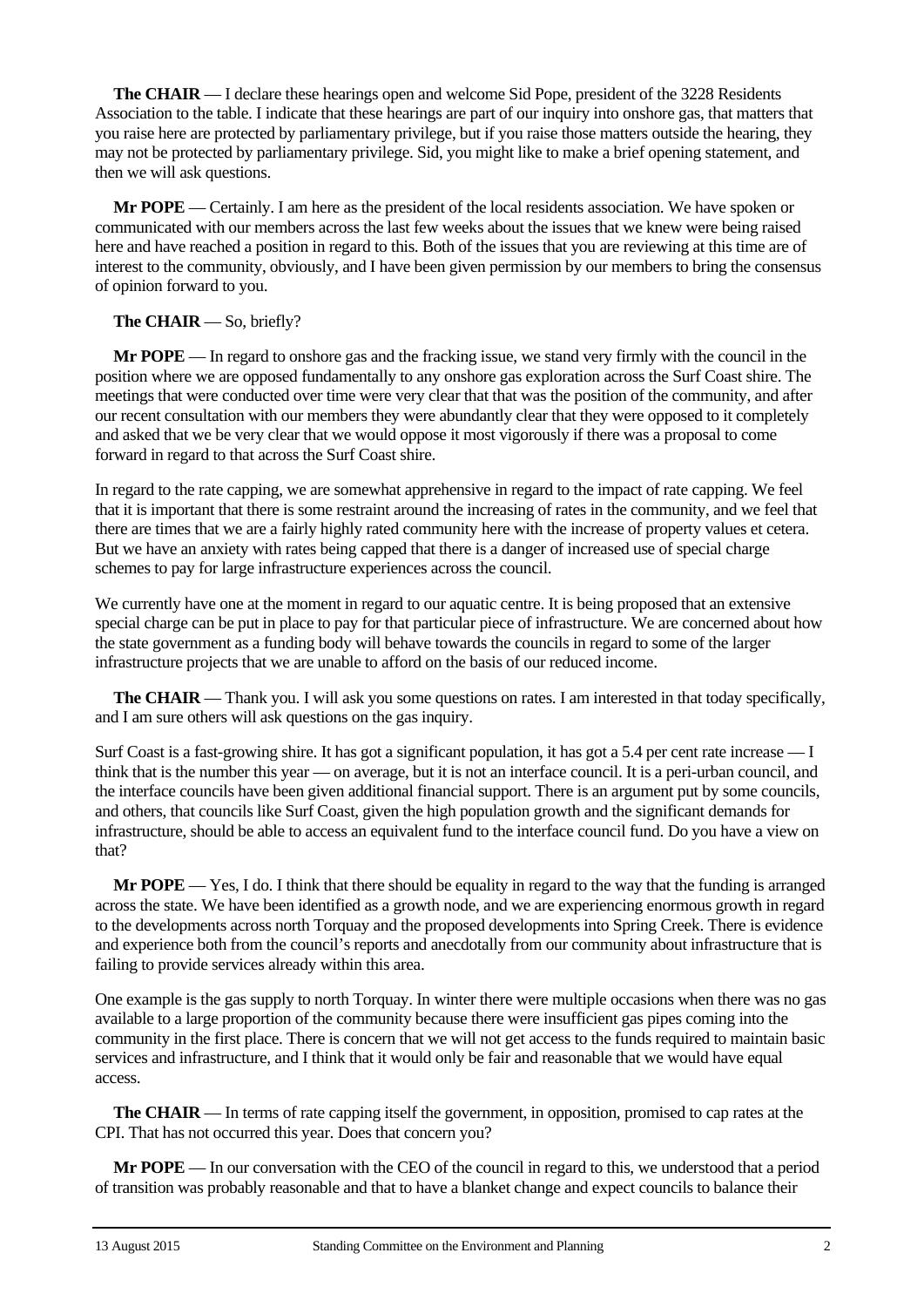books with a sweeping change like that would seem to be an unreasonable expectation, so we were open to the  $idea — -$ 

**The CHAIR** — Despite the election commitment.

**Mr POPE** — Well, I am not responsible for the election commitment.

**The CHAIR** — No, no.

**Mr POPE** — And so our feeling is that it is probably reasonable to expect a period of transition. The council here does an extreme amount of difficult work in order to balance their budgets as it is, so I think that it is reasonable that they be given an opportunity to transition across that process without a blanket change that you are describing.

**Ms SHING** — Thanks, Sid, for setting up the views of the association that you represent, on those two issues. Where you have talked about rate capping you have indicated that there is a need for restraint — I think you said — in terms of a broad consensus, and the question is how to achieve that. How in your view and/or the view of the residents that you represent might that restraint be exercised so that rates are kept within a particular reasonable — for want of a better term — range and services and programs not compromised, including the infrastructure that you have talked about? Do you have any suggestions or ideas that you would like to put to the committee about how to strike that balance between the restraint that you have indicated is a priority and the importance of continuing to deliver for ratepayers?

**Mr POPE** — I guess it is a bit like the magic pudding conversation, is it not?

**Ms SHING** — It certainly is.

**Mr POPE** — In conversations with the council and with the CEO our conversations have been around prioritising particular infrastructure development, and it is a challenging scenario for the council in regard to being able to consult with the community effectively and to get an understanding of what the community prioritises in regard to infrastructure works. The swimming pool is a classic example. There is a proportion of the community that is desperate a swimming pool, and there is a proportion of the community that is not particularly interested in a swimming pool, and there is a significant burden being proposed, if we are to go forward with the swimming pool, that the community would have to pay for. That has been a divisive experience within the community, but I think it is also an important process that the community is able to put forward their feelings around what particular priorities should be addressed.

Basic things like sewerage, roads, stormwater management, waste management — those sorts of processes are going to be priorities for most of the members of the community. When it comes to whether a particular sportsground should be built and whether an early childhood centre should be built, whether a swimming pool should be built or an arts precinct should be built, to some degree it is very difficult to make broad statements about that, but some of those are discretionary decisions that the council makes. When there is discretionary decisions that are outside of the basic services that should be delivered by the council, we are of the opinion that community should be significantly involved in that decision-making.

**Ms SHING** — Just to pick up on that, by way of a supplementary question, the discretionary spends by council on the types of investments that you have just talked about for the community at large: would you say that home and community care falls within one bucket or the other as far as core and non-core activities of your council?

**Mr POPE** — I am familiar with HACC services from my previous profession as a psychiatric nurse for 25 years. So I obviously have a bias in regard to that and would say that I think that is an essential service. I am not fixed on the idea whether it should be an essential service delivered by council or whether it should be delivered by a health service.

**Ms SHING** — Does the association have a view in that regard or has it been discussed in relation to aged care?

**Mr POPE** — Not really, no.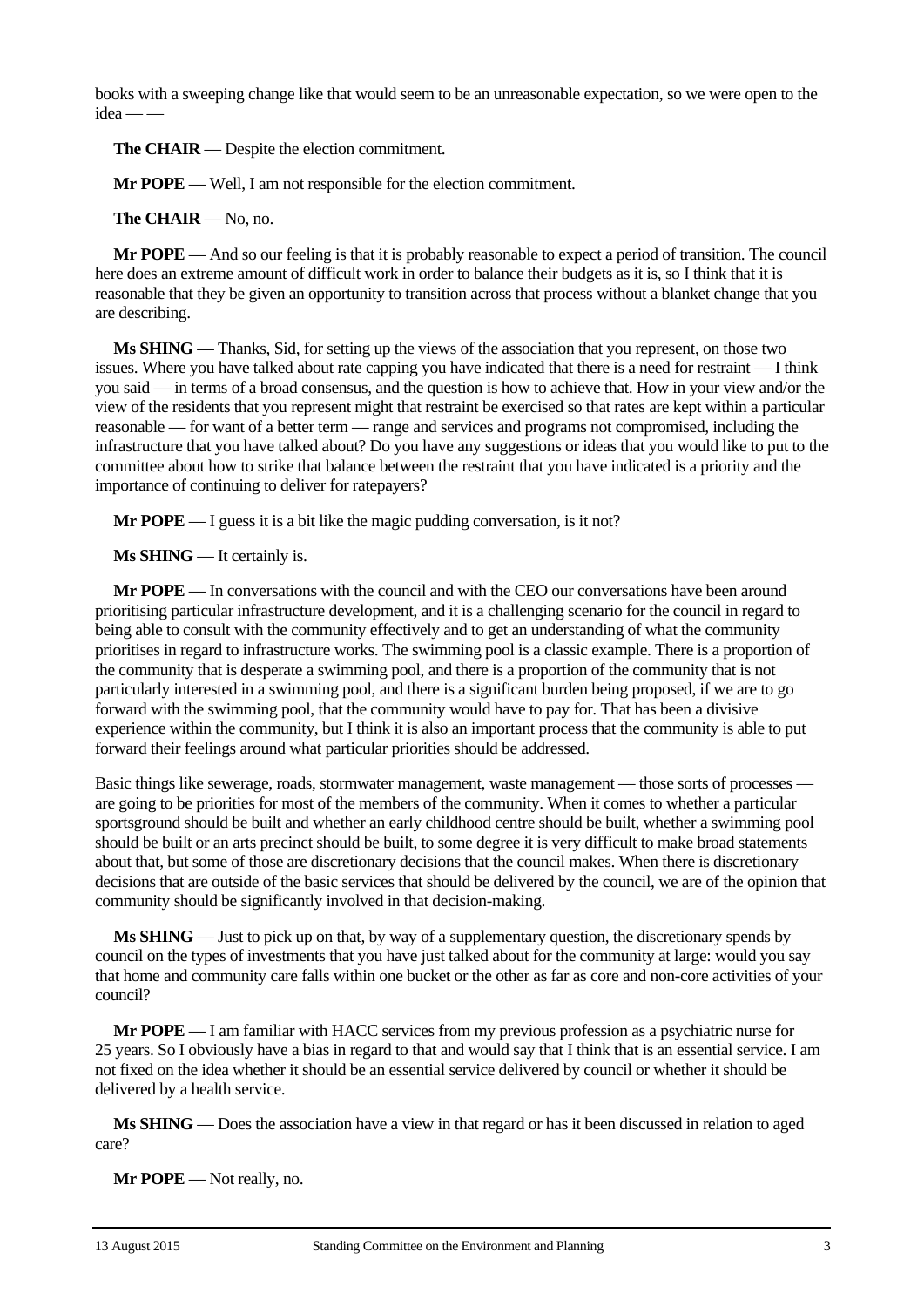**Ms BATH** — With respect to unconventional gas, you mentioned before that you are supportive of the council's view as a whole and their opinion: did I hear that correctly?

**Mr POPE** — We stand beside them in regard to our opposition to fracking, yes.

**Ms BATH** — As a collective how well informed would you say your collective is? Have you had consultations and meetings?

**Mr POPE** — Representatives of our committee attended all of the public meetings that were held here. One of our members has a particular interest in this area, and so she has done an enormous amount of research about that. I have not read everything that she has given me, because if I did I would still be at home reading right now. I would say that we have a division of expertise across the committee and through our organisation. We have a person who has got particular interest in planning and we have got a person who has got a particular interest in the fracking issue. I have a particular issue in regard to governance, transparency and accountability for the council. I would not say that I am enormously informed in regard to fracking, but I would say that the secretary, Sue O'Shanassy, is extremely informed and she provides us with briefings and information in regard to the relevant positions that we have taken. She provides an enormous amount of information. I would say that the broader members that are interested and have had an opinion and have voiced their opinion are extremely well informed.

**Ms BATH** — Following up on that, if we could put Sue here, what do you think she would say with respect to an ongoing moratorium. How has the moratorium affected your committee or your group, and what would they think of an ongoing moratorium?

**Mr POPE** — We have not asked the group about that specific question in regard to the moratorium. The feedback we get from our members is that they are opposed to fracking and that they do not want it to happen. I do not know that if you asked them if that was for the next 5 years, the next 10 years or the next 20 years, would that change their mind. I do not know the answer to that. If you asked me to make a guess at that, I would say that the position would not change and that they would like to see a clear decision that bans onshore gas exploration and exploitation without any further discussion, that they would like to see a line drawn in the sand and have that matter resolved. I may be wrong, but that would be the impression I have gained in the past.

**Ms BATH** — Thanks for the clarity.

**Mr LEANE** — I have a follow-up question on the aquatics centre. Can you pare it back and call it a pool, because I know aquatics centres now have gyms and that sort of thing? There are a lot of gyms around most areas. I do not know the area that you represent. Is there a pool?

**Mr POPE** — In Torquay?

**Mr LEANE** — Yes.

**Mr POPE** — No, there is no public pool in Torquay.

**Mr LEANE** — Is there a private pool?

**Mr POPE** — There is a private pool in The Sands, there is a private pool at the RACV, and there is a very small private pool that is for childhood lessons in the industrial estate in Baines Crescent.

**Mr LEANE** — When you say childhood lessons, obviously it is not exclusive. It is a fee for service.

**Mr POPE** — That is correct, yes.

**Mr DALLA-RIVA** — Just in relation to the rate capping policy, you mentioned about the aquatics centre and the special charge and the concern you have. I did not get clarity whether you supported the rate capping or you did not, or you did but you are worried about some of the charges that may be applied. Can you just clarify where the residents group sits in terms of the rate capping and what your position is, because I do not think you have put a submission in.

**Mr POPE** — No.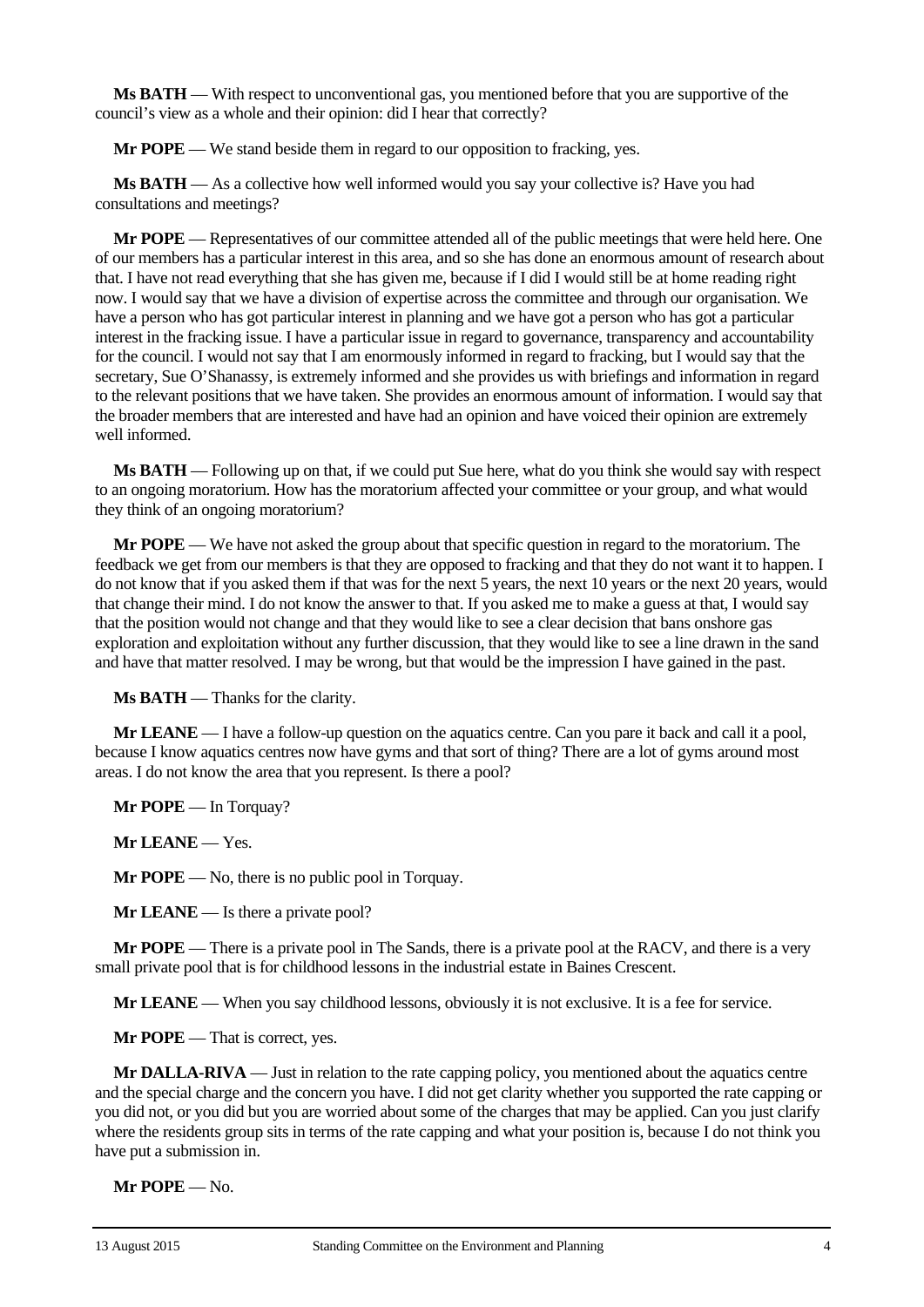**Mr DALLA-RIVA** — No, so maybe just clarify it for me.

**Mr POPE** — Our position is that in principle we support the idea of rate capping, because we have had concerns in regard to rate increases above CPI and we feel that there have been times when as a community we have been paying relatively high rates compared to the rest of the state. There have been times — and I am not speaking about the current council, but with previous councils — when there have been some concerns in regard to how that money has been spent and how that process has gone forward. In principle we support it, but our anxiety is that when rates are capped, we are worried about how the council is going to be able to afford to make provision for basic services, and we are concerned that there will be a greater dependence on special charge schemes for developments around the community, particularly when it comes down to basic services.

We have had one particularly contentious special charge scheme around the footpaths of Jan Juc, where the community was charged for footpath construction through the community. A lot of the opinions at the time were that this was a basic service that should have been provided by the council and we should not have been charged for that experience. Some of the anxiety that comes from the community is about the idea that basic services that we have come to expect from our local government would then be subject to special charge schemes because the council was unable to fund those under a reduced income stream.

**Mr DALLA-RIVA** — I understand special charges were applied when there was not any rate capping.

**Mr POPE** — That is correct. We are concerned that there may be a greater risk of that happening or a greater propensity for that to be the case. When we have significant development going on across the area, and north Torquay and directly behind the offices here is an example of how fast this part of the country is growing, we have concerns about how the council will be able to continue to provide basic services with that sort of development going on if they are unable to raise the funds that they require and if the state government is not in a position to provide additional funds for one-off significant infrastructure requirements. Does that help?

**Mr DALLA-RIVA** — Yes, I understand. Thank you.

**Ms DUNN** — Thanks, Sid, for your presentation. I have a couple of questions, the first one on rate capping. I am just wondering whether you have a view, if there is a cap and council goes through a consultative process with its community that is genuine about X infrastructure or X service that is treasured by the community and valued and they want it, that that is a reasonable process, and that council has a mechanism to charge beyond the rate capping, because there has been that proper consultative process with its community?

#### **Mr POPE** — Yes.

**Ms DUNN** — So they have the conversation. I guess I am interested in what that looks like to you in terms of having a genuine conversation with the community about their needs.

**Mr POPE** — This has been an ongoing conversation we have been having with council, and I have been known to say to the council, 'We need to have a community consultation about community consultation', because we do not really know what it is. It is a very difficult process. I was talking to one of the councillors earlier today about the consultation around the aquatics centre. It has been seen as divisive, it has been seen as provocative — it has been seen as a range of negatives. People who are in favour of the pool say, 'Well, you've just made it very clear you're not in favour of the pool'. People who are against the pool say, 'You're just taking a position that makes it very clear you are in favour of the pool and you're going to force us to pay for it'.

I think that because there has not been a history of consultation, the community is suspicious of consultation and does not trust it. I think that the councillors and the council officers perhaps find it a challenging situation, because it can be very in-your-face and very challenging when you open yourself up to feedback from the community. As a community, we are a fairly vocal community, and a community that feels we are entitled to have our voice heard, so we are likely to be fairly strident in some of our responses.

I find myself in an unusual situation of being the voice of reason rather than the rallying cry for rebellion. I think that over time it will get easier, that over time the community will learn to trust the council's process and see that it actually does bear fruit and it is transparent and the council is accountable to community feedback, and that the councillors and the council officers will get more used to having to listen to their community and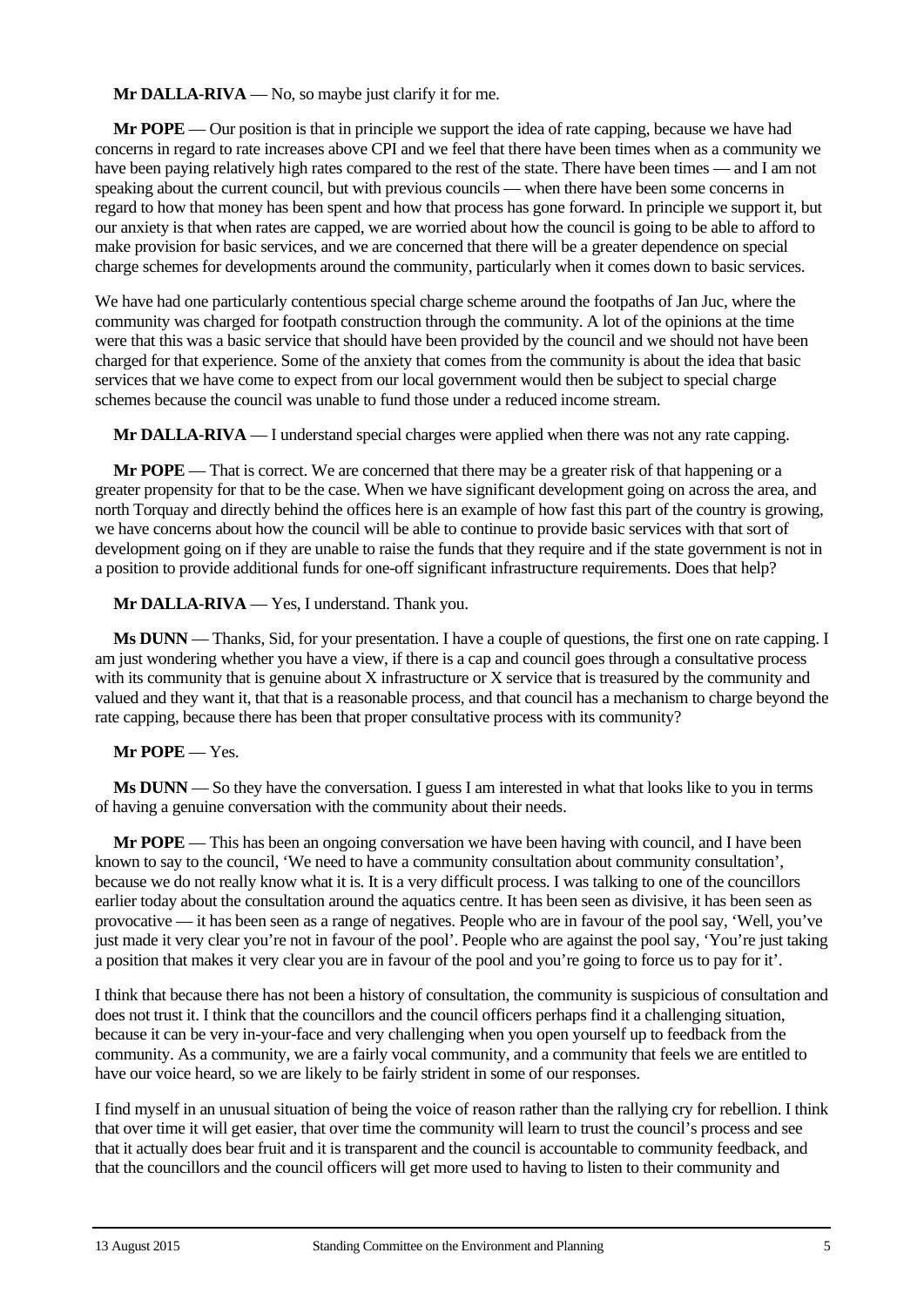understand what the community has to say. Whilst we are having some fairly difficult birth pangs at the moment, I suspect that as a process it is worthwhile, and I think that it will bear fruit over time.

Obviously getting some boundaries around what that means and how that works is going to be the most significant part of that conversation. If you are seeking consensus, we will never get anything done. There will never be a decision and nothing will ever get built, and there will never be a special charge scheme approved because I do not believe you can achieve consensus on that matter.

**Ms DUNN** — There is always a dissenter.

**Mr POPE** — Yes, absolutely. To find appropriate boundaries and have a conversation with the community about what percentage of the community that says yes means that it is a yes and what percentage of the community that says no makes it a no — is it 70 per cent, is it 80 per cent? — I think that in itself is going to be a fraught experience in trying to get the community to agree on that matter. If you have not set that boundary before, you have the conversation with the community about what percentage should say yes, you do not know when enough of the community has said yes about the percentage for saying yes, if you know what I mean. It is a circular argument, but that is the challenge. I guess it is a matter of a mature community and a mature local government process being able to meet in the middle and have that conversation. But I think it is a worthwhile conversation.

**Ms DUNN** — Thank you, Sid. Turning to the gas inquiry, I am just trying to get a sense of your association and membership and what it comprises — a bit of a slice of the demography of your group, just to get a sense of how many people are taking this position against unconventional gas would be helpful.

**Mr POPE** — From our point of view, we are a committee of five, and we have both formal and informal membership. Our formal membership is around about 50 in regard to fee-paying members. In regard to our conversation with the community and our Facebook, there are around about 350 people involved in our Facebook conversation. I think a better measure for the community is probably to look at the attendance at the information meetings that are held. We do not claim to be the only voice in the community and we do not claim to have any great authority. We do not have 10 000 members out of the community of Torquay, Jan Juc. We only represent people in the 3228 area code. We do not speak for people in Winchelsea or in Lorne or in Anglesea for that matter.

**Ms DUNN** — Yes, it is a distinct region.

**Mr POPE** — Yes. The reason for that is because our issues are very pertinent to us and not necessarily across the rest of the wards.

**Mr RAMSAY** — Thank you, Sid, for your presentation. I guess I have, if I may, a part A and part B to my question, one deals with capping and the other one deals with onshore gas exploration. The pool is an interesting one, given that the council yesterday indicated with proposed rate capping their potential opportunities for a non-core activity investment like a pool. I think the pool from memory was proposed at about \$28 million, of which council was going to contribute around \$21 million, and it was going to cost about \$2 million per year to maintain and run and manage. That type of project, without providing additional user charges, would I suspect be compromised by a rate cap on council, because then they would have to go into significant borrowings. On those types of projects, I would be interested to know if you are more favourable to rate capping but do not want the user charges that might well be attached to those sort of projects in the future. Could you respond to that?

Also, in relation to onshore gas exploration, you are representing a postcode group. I am just wondering whether under any circumstances you would see a coexistence between gas exploration or quarries or coalmining, whatever, in relation to that type of activity, other than in the area that you are representing, or other than the Surf Coast, where they are totally opposed to it in Victoria? My view is that you do not and would not support under any circumstances onshore coal seam gas exploration, whether it is fracking or some other form. Would that be a fair comment?

**Mr POPE** — Me personally or the community?

**Mr RAMSAY** — The people you are representing.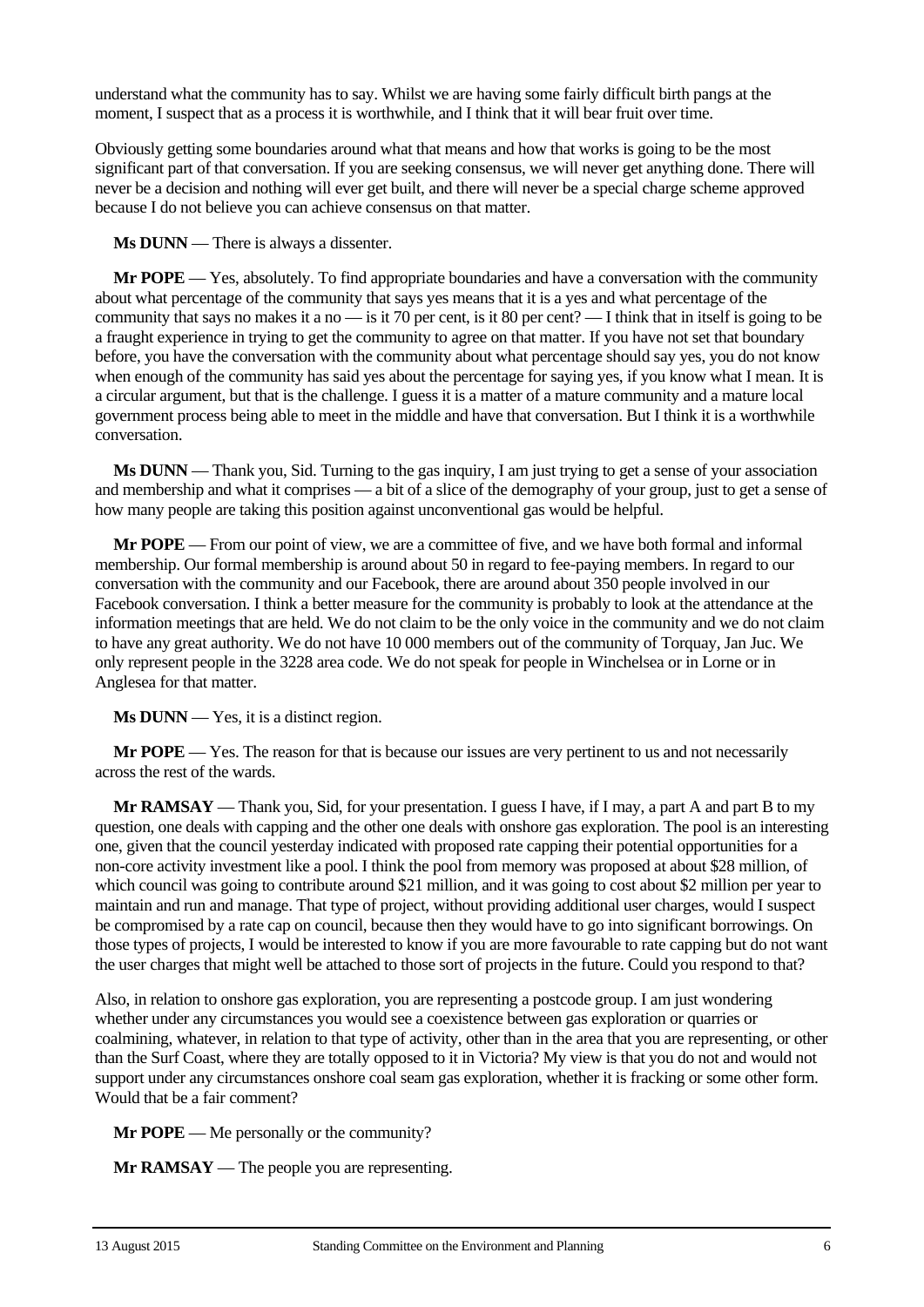**Mr POPE** — The people I represent are very clear that they would oppose onshore gas exploration and exploitation.

**Mr RAMSAY** — Regardless of where it is in Victoria?

**Mr POPE** — We have not asked them about that, we have only asked them about the 3228 area and their own backyard I guess. I cannot speak for what their broader opinions or views are because we have not asked them.

**Mr RAMSAY** — Could you comment on the rate capping one?

**Mr POPE** — Yes, certainly. If I am clear, you are asking me whether we feel more strongly about rate capping and more positive about rate capping in the face of the aquatics centre issue.

**Mr RAMSAY** — And the possibility of user charges.

**Mr POPE** — Yes. I do not know whether we feel more positive or less positive about rate capping in particular. In principle we believe rate capping is a good idea, a sound idea, in that it creates a sense of certainty for the community and creates an urgency for the council to be efficient in the use of their available funds. Our only real anxiety is around whether or not there would be a greater propensity for the use of special charge schemes to provide services for the community. When they are a non-essential service, we are concerned that that would be the cause of action that the council would take more often, so we are concerned about the impact that rate capping may have on that. But as in my answer to the previous question, as long as there is sufficient community consultation and discussion, and a special charge scheme is not bulldozed through the process so that the community feels that it has been imposed upon them unfairly, on the basis of reasonable consultation and good governance we would be willing to support those sorts of processes.

**Mr DALLA-RIVA** — I have just a quick follow up. You mentioned it before and I let it go because I thought it was just a choice of words, but you said it again. When we talked about coal seam gas you say you are opposed to the exploration and exploitation. I am trying to work out what — —

**Mr POPE** — Exploitation means accessing it and removing it from the ground.

**Mr DALLA-RIVA** — So you are opposed to any mining at all?

**Mr POPE** — The community — —

**Mr DALLA-RIVA** — I am just trying to work it out.

**Mr POPE** — Me personally?

**Mr DALLA-RIVA** — No, the group. Are they opposed to any form of mining?

**Mr POPE** — We have not asked community about their position on any form of mining.

**Mr DALLA-RIVA** — So whether does exploitation come from?

**Mr POPE** — My understanding is that the intention of exploring for coal seam gas would be to work out whether or not it is available to be used, and available to then be extracted and sold. That would be what I am referring to when I describe it as exploitation.

**Mr DALLA-RIVA** — Yes, thank you. It is a different interpretation.

**Mr POPE** — Not with its negative connotation. I apologise if the negative connotation was overly emphasised. That is not what I was intending.

**Mr DALLA-RIVA** — It is about the search and find sort of activity.

**Mr POPE** — It would seem to me to be a logical conclusion that if you are going to go looking for it, you are not looking for it to find it and say, 'Well, we have found it, tick the box and move on'. You would be looking for it in order to be able to then extract it and sell it. The sense I get from the community is that they are